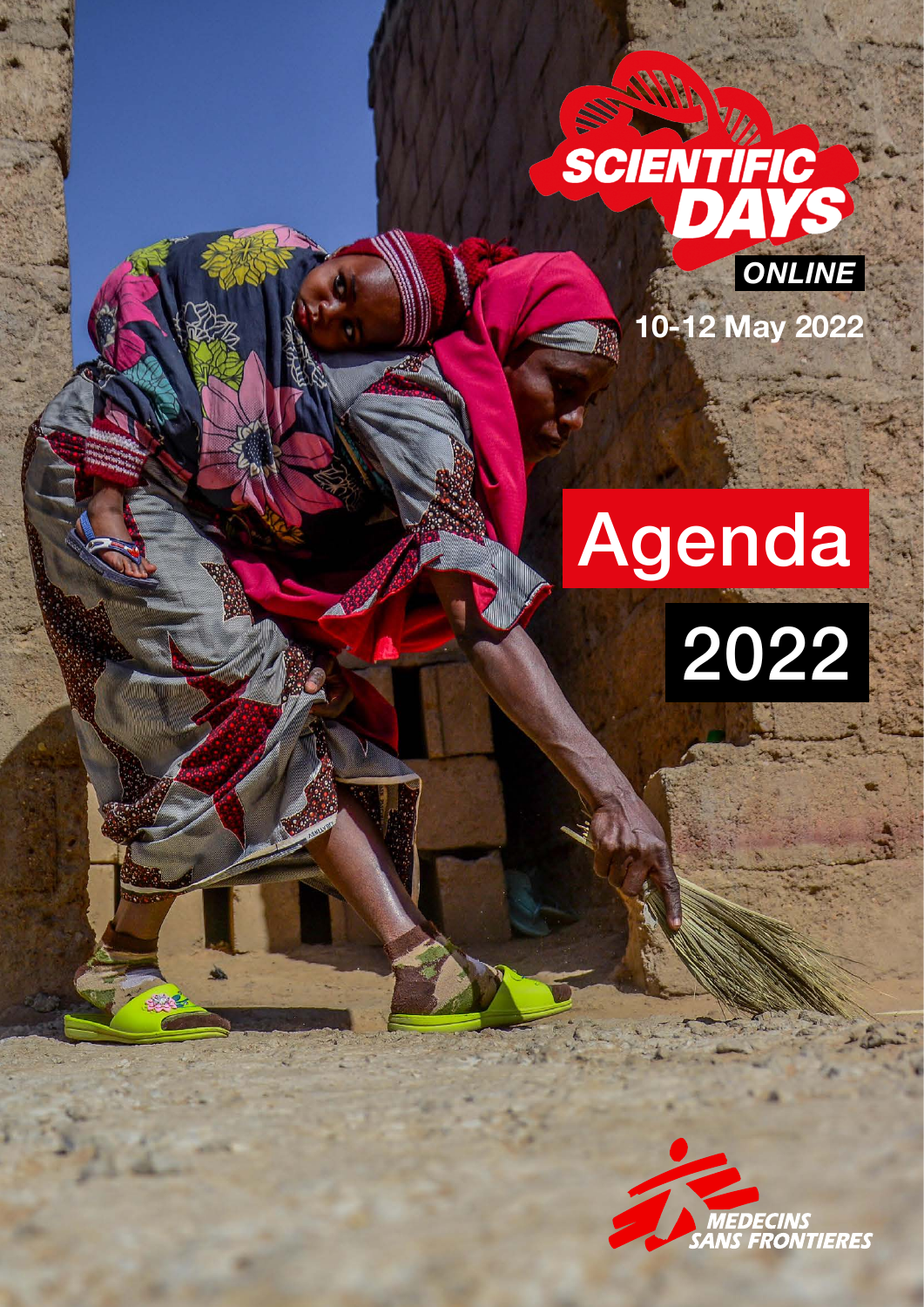



Timings and Speakers TBC

## **Day 1: Tuesday 10 May**

#### **SESSION 1:**

**Covid19 in humanitarian settings:** 

**modelling, measuring and applying lessons**

In session 1, we will be reflecting on what we have learnt so far from the Covid-19 pandemic. This session explores new learnings – from novel models that can predict the severity of disease and can determine the likelihood of supplemental oxygen requirement to generating reliable estimates of mortality. Furthermore, we are reminded of the importance of community engagement when planning and implementing interventions, an old learning that may not be sinking in as it should. Learning from the community is a running theme this year, and session 5 will be exploring our successes and failures.

### **SESSION 2:**

#### **How humanitarian programmes**

#### **adapted to a respiratory pandemic**

Session 2 showcases several innovative solutions introduced to overcome challenges experienced due to the pandemic. Reacting to decreased capacity in the face of increased patient numbers, one presentation looks at bolstering the skills of nursing assistants to decrease pressure across the team and improve patient comfort and care. Another assesses the benefits and limitations of using telemedicine for the provision of remote training and supervision of mental health care in MSF projects, during situations in which deployment of expert staff is not possible.

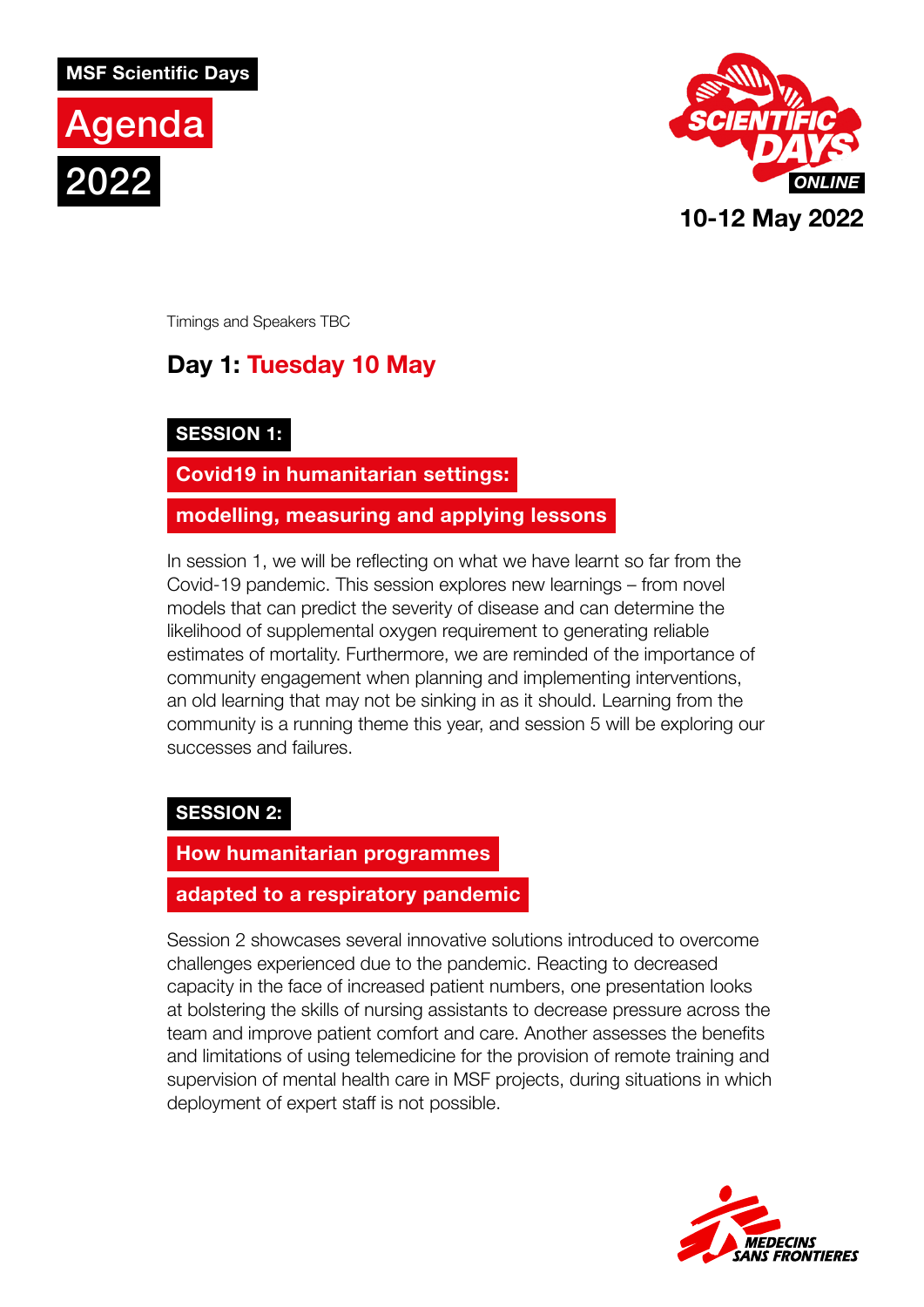



Timings and Speakers TBC

## **Day 2: Wednesday 11 May**

#### **SESSION 3:**

### **Reshaping TB care in low resource settings**

In session 3, we report big moves in the fight against tuberculosis (TB). The results of MSF's clinical trial signify a new chapter for treatment, recommending a much shorter regimen for drug resistant tuberculosis (DR TB) that is superior to current care. Importantly, we also report pregnancy outcomes in patients undergoing DR TB treatment – a group commonly excluded from trials. And we find diagnostic success in two new tools: a new tool for rapid detection of DR-TB that supports personalised treatment regimens and an old tool that can be used for diagnosis of TB in children.

### **SESSION 4:**

#### **Humanitarian action and the health system**

In session 4, we identify health system weaknesses and areas in which MSF and other humanitarian actors can provide support. Positive news from Sierra Leone, where an MSF/Ministry of Health collaborative programme providing free primary health care has improved health outcomes for mothers and children. From Guinea, improved training at community level to increase responsibilities of community healthcare workers may strengthen areas of weakness, such as case management. We also explore drug resourcing – finding availability of medicines as a barrier in one presentation, whilst another recommends fixed dose combination drug regimens to be made available for cardiovascular diseases in MSF clinics in Lebanon.